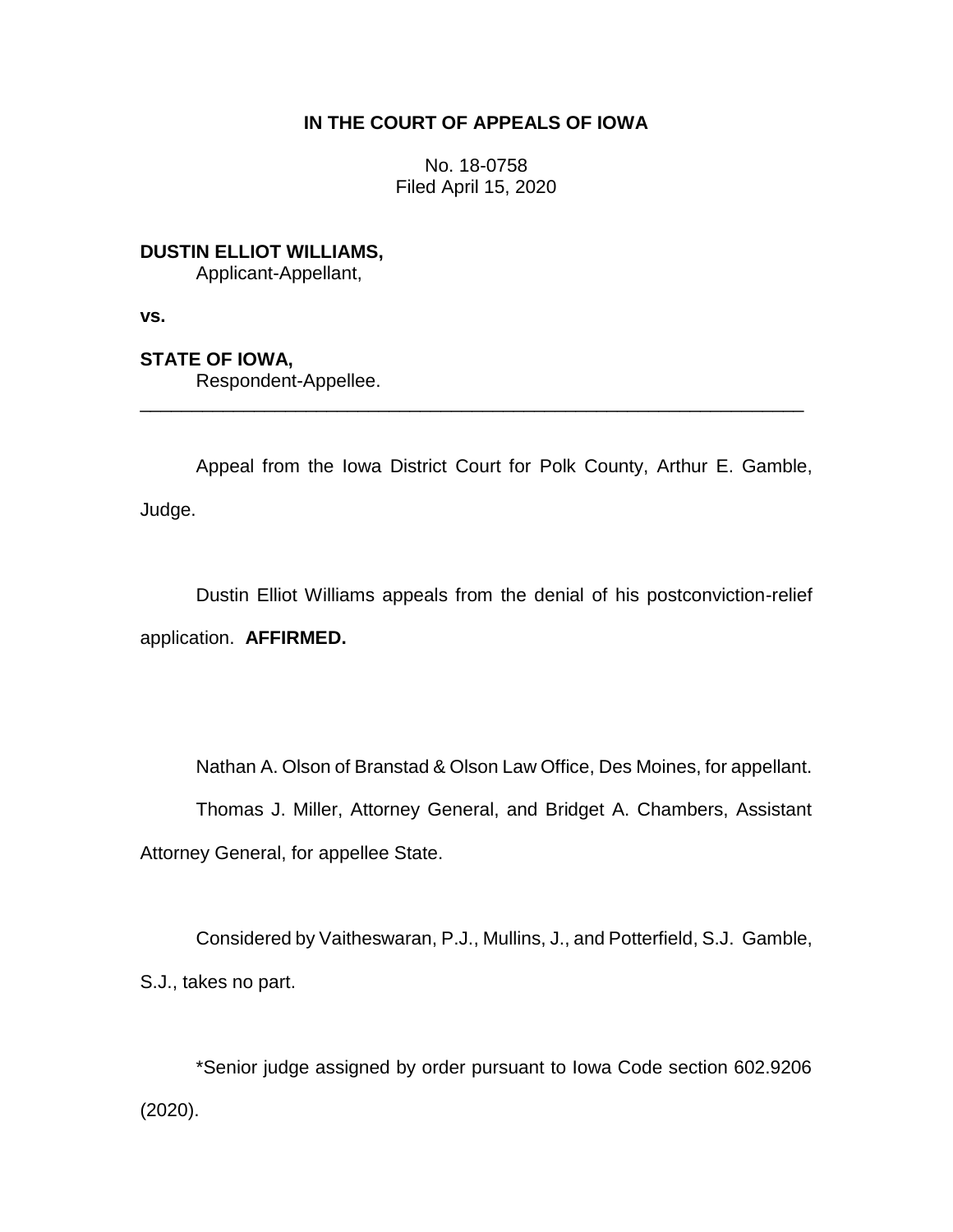### **VAITHESWARAN, Presiding Judge.**

In this appeal from the denial of his postconviction-relief application, Dustin Elliot Williams raises issues relating to the claimed recantation of a key witness in two underlying criminal cases.

In the first case, the State charged Williams with first-degree robbery, a class "B" felony, as well as second-degree theft and possession of a controlled substance (methamphetamine). According to the minutes of testimony, the key witness was slated to testify "she had been in a romantic relationship with [Williams]," and he "came over to her home," "pulled out a gun and pointed it at" her, and "demand[ed] that she give him the keys to her car." The witness was to further testify that once he "had the keys," he "left the residence." She did not "give permission for [him] to take her car or to continue to drive it."

In the second case, the State charged Williams with first-degree robbery. The same key witness was slated to testify that Williams "returned to her home" after learning she filed a police report in connection with the first occurrence, entered the home, pointed "a black 'long barreled' handgun at" her, and "demand[ed] that she give him money." She gave him "roughly \$500."

The woman later qualified her initial statements. In the first case, she filed a victim impact statement expressing her belief that Williams "did [not do] this to cause [her] harm or distress" but "was reacting to a fight [they] had." In the second case, she stated she did not feel Williams should have been charged because she "lied to the police."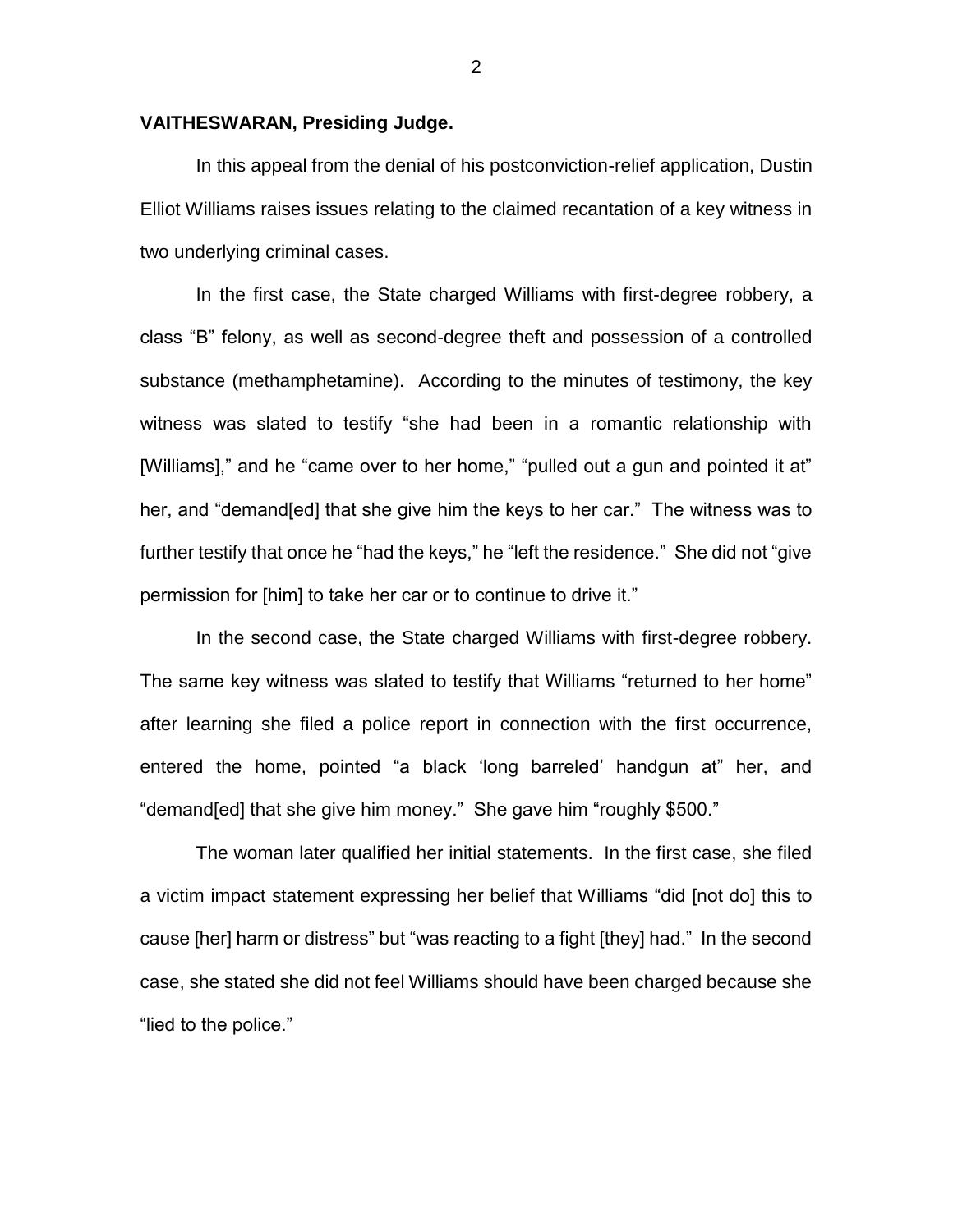Approximately seven weeks after the victim impact statements were filed with the court, Williams entered written Alford pleas.<sup>1</sup> In the first case, he pled to the aggravated misdemeanor crime of assault with a dangerous weapon and to the misdemeanor crimes of operating a motor vehicle without the owner's consent and possession of methamphetamine. In the second case, he pled to assault with a dangerous weapon.

The district court filed a joint sentencing order adjudging Williams guilty of all four crimes and sentencing him to prison terms not exceeding a total of seven years, to be served consecutively. The court suspended the sentences and placed Williams on probation. Shortly after the sentencing order was filed, the court revoked Williams' probation based on his failure to sign up for probation on his release from jail. The court imposed the indeterminate seven-year sentence.

Williams filed a postconviction-relief application, which was amended to allege the following claims: (1) "[t]rial counsel was ineffective in failing to investigate potential defenses"; (2) "[t]rial counsel was ineffective in specifically failing to investigate and obtain evidence regarding the State's sole eyewitness recanting her initial allegations"; and (3) "trial counsel was ineffective in failing to adequately advise [him] regarding his potential strategies and prospects before a jury, which led to [him] consenting to an *Alford* plea." After a hearing but before a decision was filed, Williams submitted a proposed order, which purported to raise a new free-standing claim of actual innocence based on *Schmidt v*. *State*, 909

 $\overline{a}$ 

<sup>1</sup> *See North Carolina v. Alford*, 400 U.S. 25, 37 (1970) ("An individual accused of crime may voluntarily, knowingly, and understandingly consent to the imposition of a prison sentence even if he is unwilling or unable to admit his participation in the acts constituting the crime.").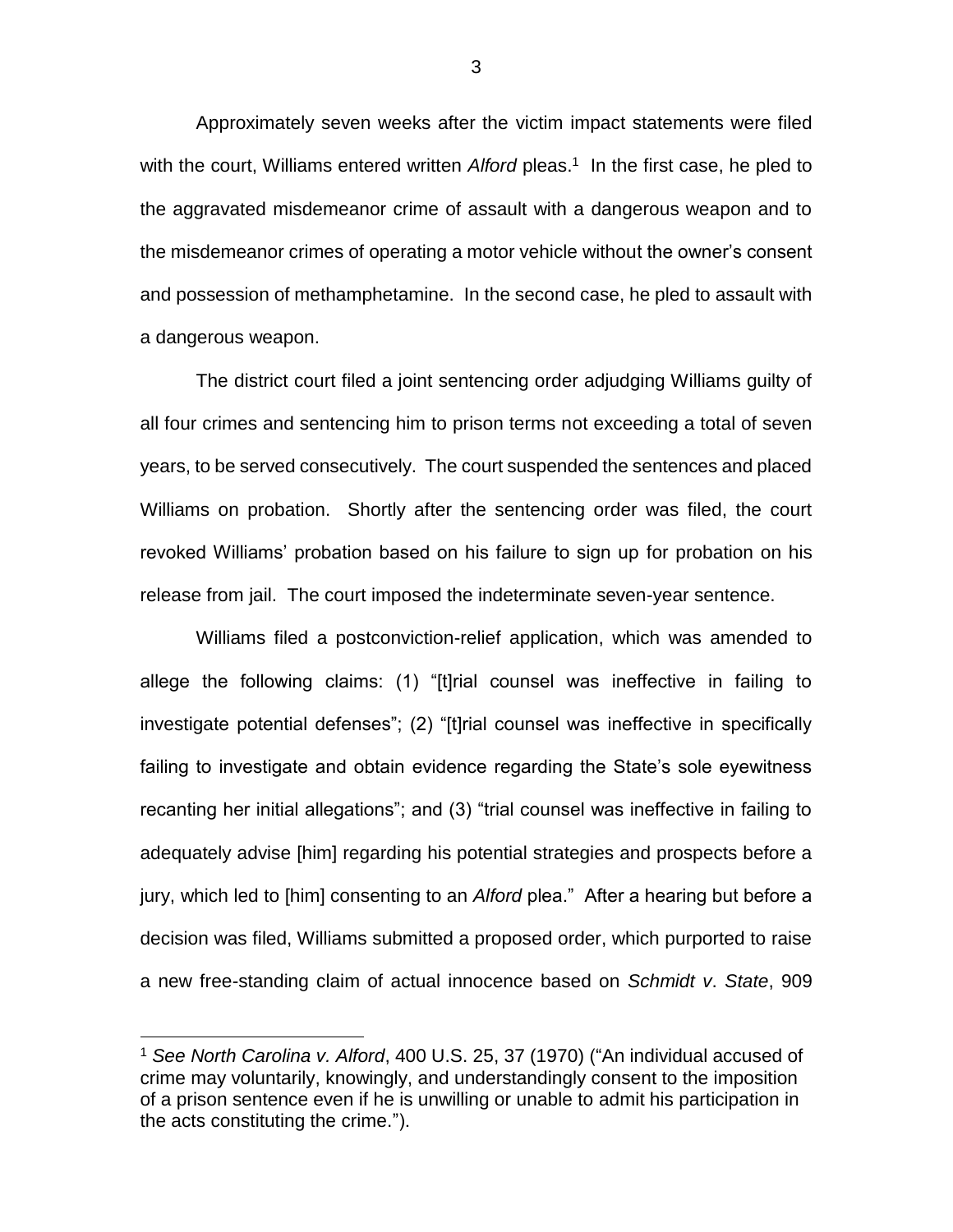N.W.2d 778, 781 (Iowa 2018), decided two-and-a-half weeks earlier. As noted, the postconviction court denied the application. This appeal followed.

### *I***.** *Ineffective Assistance of Counsel*

Williams claims that his trial attorneys denied him effective assistance by "fail[ing] to properly communicate with him," "fail[ing] to inform him regarding a knowing plea," and "fail[ing] to perform to the standards of a reasonably competent attorney when attempting to depose or otherwise obtain testimony regarding the recantation." More specifically, Williams claims that "the failure of defense counsel to obtain a sworn recantation through deposition, diligently pursue a deposition in order to preserve the recantation through testimony, and properly advise [him] of the extent of the recantation statements so [he] could knowingly weigh his plea options, each constituted ineffective assistance." To succeed, Williams was required to prove deficient performance and prejudice. *See Strickland v*. *Washington*, 466 U.S. 668, 686 (1984). The postconviction court concluded he failed to establish either element. We will focus on the prejudice prong.

To prove prejudice in the plea context, an applicant must demonstrate "a reasonable probability that, but for counsel's errors, he or she would not have pleaded guilty and would have insisted on going to trial." *State v*. *Petty*, 925 N.W.2d 190, 196 (Iowa 2019) (quoting *State v*. *Straw*, 709 N.W.2d 128, 138 (Iowa 2006)). Our review of the record is de novo. *State v*. *Majors*, \_\_\_ N.W.2d \_\_\_, \_\_\_, 2020 WL 1069503, at \*9 (Iowa 2020).

At the postconviction-relief hearing, Williams was asked why he entered an *Alford* plea. He responded, "Because I knew it would . . . be harder for me to overturn two 25-year mandatory sentences, and I just felt it would have been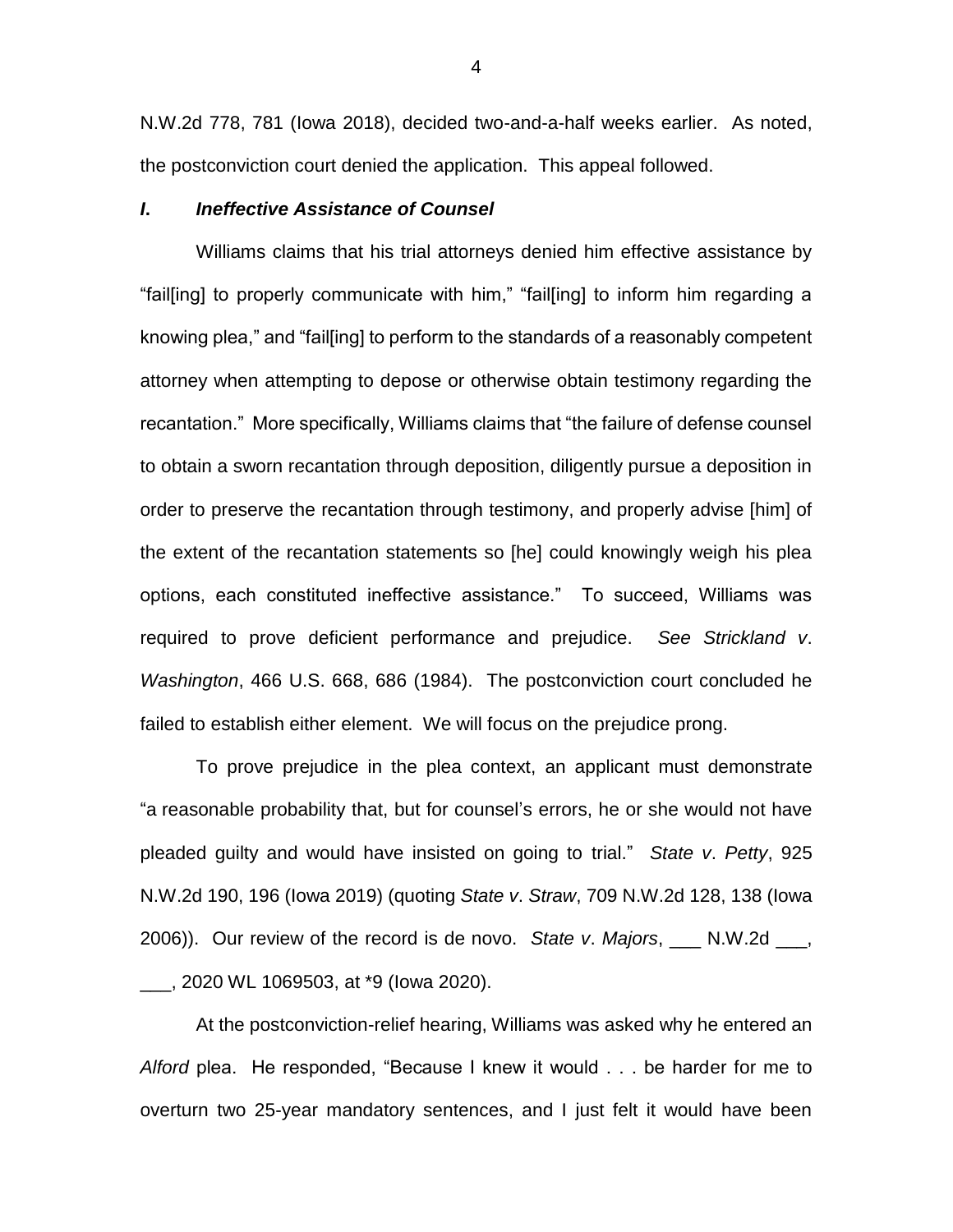harder. . . . It would have been a difference between them looking at these misdemeanors and the difference than me trying to overturn 25 year sentences." Based on his own testimony, there is no reasonable probability he would have insisted on going to trial.

We reach this conclusion notwithstanding counsel's failure to depose the witness and have her recant under oath. Although Williams testified a deposition would have changed his decision to enter the *Alford* pleas, he acknowledged learning of the recantation well before he pled. He stated, "In the beginning of the case," the woman "came down to the county jail . . . and . . . told [him] . . . that she [was] sorry for what she did by calling the car in," "she was mad because she heard that [he] had another female in the car or that [he] was seeing another female," and "she was going to go down there and tell them the truth." Williams further testified that, the next day, "She came down for another visit . . . and said 'I did wrong, I should have never did that.'"

In addition to learning about the recantation from the witness herself, Williams testified his mother told him about the woman's second thoughts and "the investigator of the . . . juvenile public defender's office" told him the same thing. Notably, Williams discussed the woman's recantation at a pretrial conference held on the day that the woman filed her victim impact statements. He informed the court:

[T]he week after I was locked up the investigator for the Juvenile Public Defender's Office come spoke to me in the jail. She come spoke to me and said that . . . the alleged victim had . . . called them or came down there . . . and made a statement saying that I did not do the—commit this crime, and that she was mad. That she was mad. It was something she had made up with her and her brother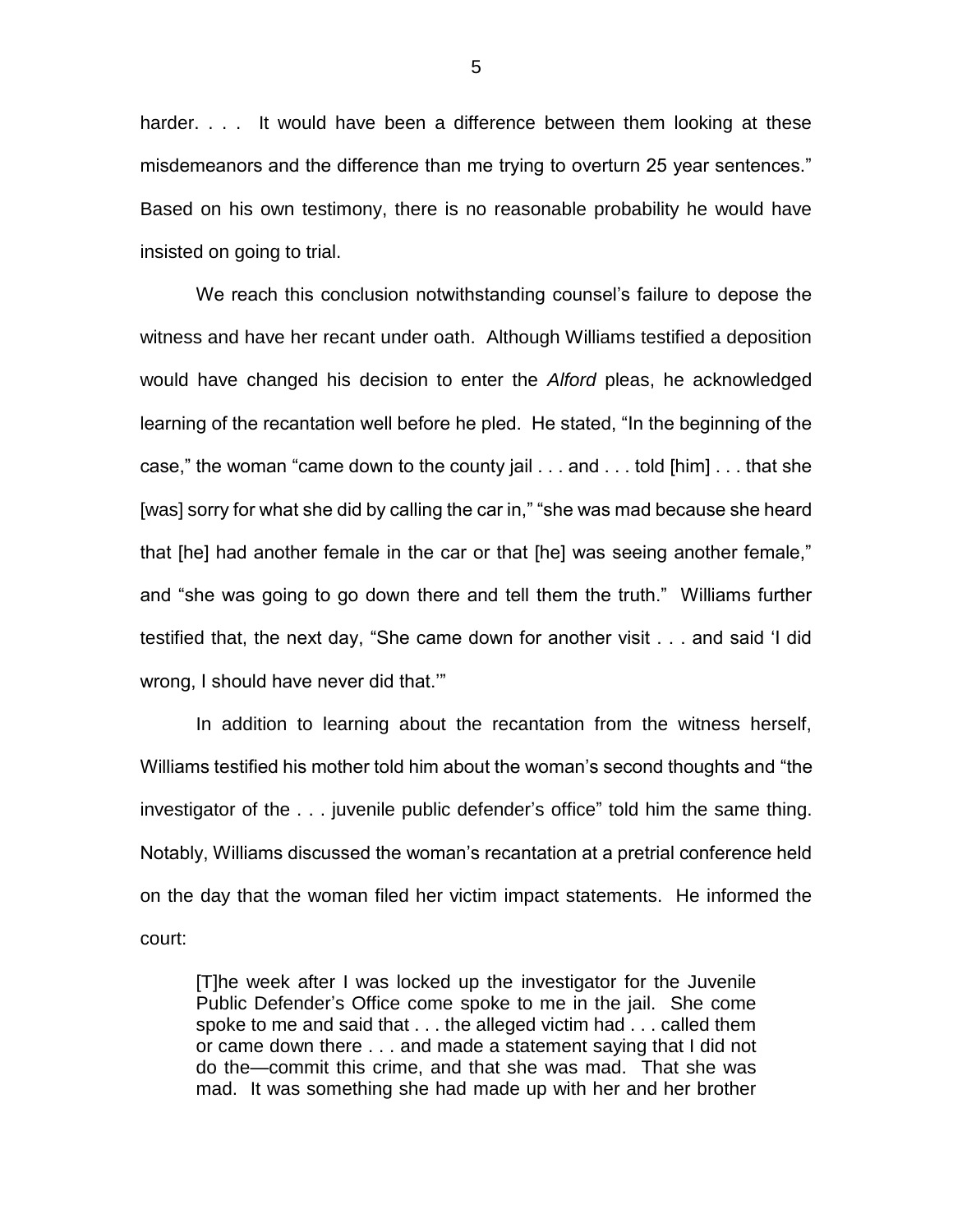because she was mad at me. This was from the investigator of the Juvenile Public Defender's Office.

And, at a status hearing before Williams entered his pleas, he stated, "[T]heir alleged victim is stating that I didn't do this, that I didn't commit this crime now." Armed with this knowledge, Williams could have elected to proceed to trial. But, as noted, he understood that the trial option carried the risk of a far harsher sentence.

Both of Williams' attorneys said as much. The attorney who was involved with the plea testified by deposition that, although "it's the client's final decision what they want to do," he was sure he "described to [Williams] that had he been convicted of these [crimes], that even on the short side, . . . if everything is run concurrent, he's looking at robbery first, which is a term not to exceed twenty-five years with a mandatory seventeen years before he's eligible for parole." In the attorney's view, "in terms of what's hanging over his head, there's a lot of risk in going to trial." Williams' second attorney was similarly asked to explain her statement that she "would have strongly urged the Defendant to accept the offer in this case." She responded, "Well, yes. The plea offer being for probation and for misdemeanors, that—I think that's a big enough reduction that I would have felt, and I do feel, that the risk of going to trial is—and what you can lose if a jury for some reason convicted you was too great."

On our de novo review, we conclude there is no reasonable probability Williams would have chosen to go to trial had counsel done everything he charged them with not doing.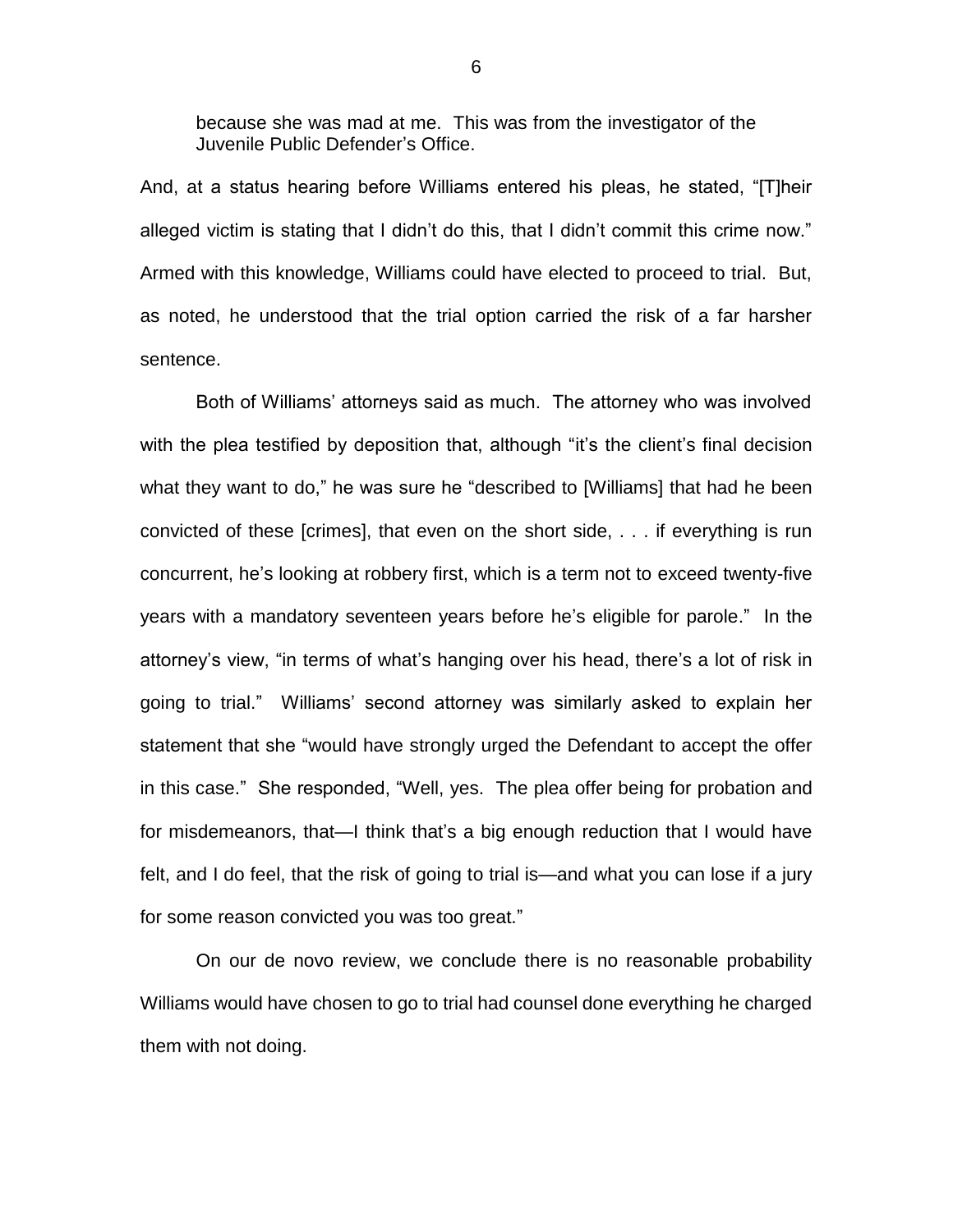## *II. Actual Innocence*

As noted, Williams argues he is actually innocent. The State preliminarily responds that error was not preserved because "Williams did not mention [the opinion recognizing a free-standing claim of actual innocence] until he filed his post-hearing proposed order and, even then, . . . Williams did not raise a freestanding claim of actual innocence."

Williams raised the claim, albeit belatedly, and the postconviction court addressed it on the merits. Accordingly, error was preserved. *See Lamasters v*. *State*, 821 N.W.2d 856, 864 (Iowa 2012) ("Where the trial court's ruling, as here, expressly acknowledges that an issue is before the court and then the ruling necessarily decides that issue, that is sufficient to preserve error.").

We turn to the vehicle for raising an actual-innocence claim. The State asks us to limit the vehicle to postconviction actions alleging actual innocence based on newly-discovered evidence. *See* Iowa Code § 822.2(1)(d) (2016). To do so would contravene *Schmidt*, which held "subsections 822.2(1)(a) [authorizing claims alleging a conviction or sentence was in violation of the Constitution of the United States or the Constitution or laws of this state'] and (d) provide avenues for freestanding actual-innocence claims." *Schmidt*, 909 N.W.2d at 798. The court also implied there might be other vehicles for raising the claim. *Id*. ("Outside of our current statutory scheme in chapter 822, we need not decide or specify other vehicles applicants may use to bring their freestanding actual-innocence claims as independent actions."). In light of the court's holding, we decline to conclude that a free-standing claim of actual innocence must be premised on newly-discovered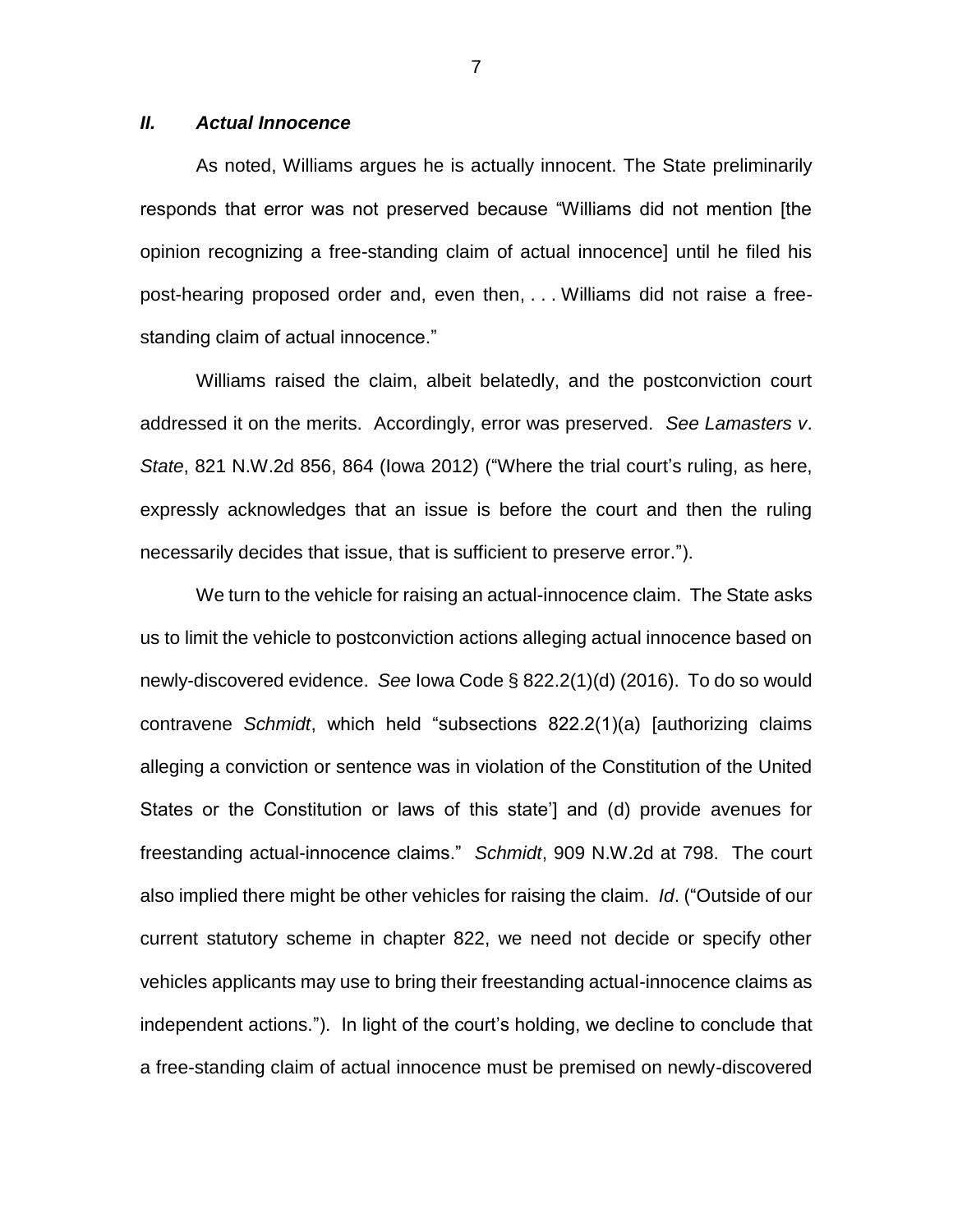evidence and we further decline to conclude Williams' claim fails because he did not proffer newly-discovered evidence. We turn to the merits of his claim.

"For an applicant to succeed on a freestanding actual-innocence claim, the applicant must show by clear and convincing evidence that, despite the evidence of guilt supporting the conviction, no reasonable fact finder could convict the applicant of the crimes for which the sentencing court found the applicant guilty in light of all the evidence, including [any] newly discovered evidence." *Id.* at 797.

In his post-hearing proposed ruling, Williams asserted that he had "consistently maintained his innocence" and his "innocence [was] corroborated by testimony and exhibits in this case." On appeal, he contends, "Based on [the woman's] recantations of allegations that would support the robbery or assault with a dangerous weapon charges, and based upon consideration of all the evidence in the record, clear and convincing evidence exists to show that a reasonable fact finder would not convict [him] of either of two counts of robbery first, or two counts of assault with a dangerous weapon."

We find it unnecessary to address the first-degree robbery charges because Williams did not plead to those crimes. We will focus on the two counts of assault with a dangerous weapon to which he entered *Alford* pleas.

As the State points out, the supreme court has "repeatedly held that a witness' recantation testimony . . . is looked upon with the utmost suspicion." Jones v. State, 479 N.W.2d 265, 275 (lowa 1991).<sup>2</sup> That principle, together with

 $\overline{a}$ 

<sup>2</sup> In *Hoskins v. State*, No. 19-0035, 2020 WL 1310308, at \*5 n.1 (Iowa Ct. App. Mar. 18, 2020), this court "considered whether the holding in [*State v. Jones*, 271 N.W.2d 761, 763 (Iowa 1978)] was undermined by the supreme court's holding in